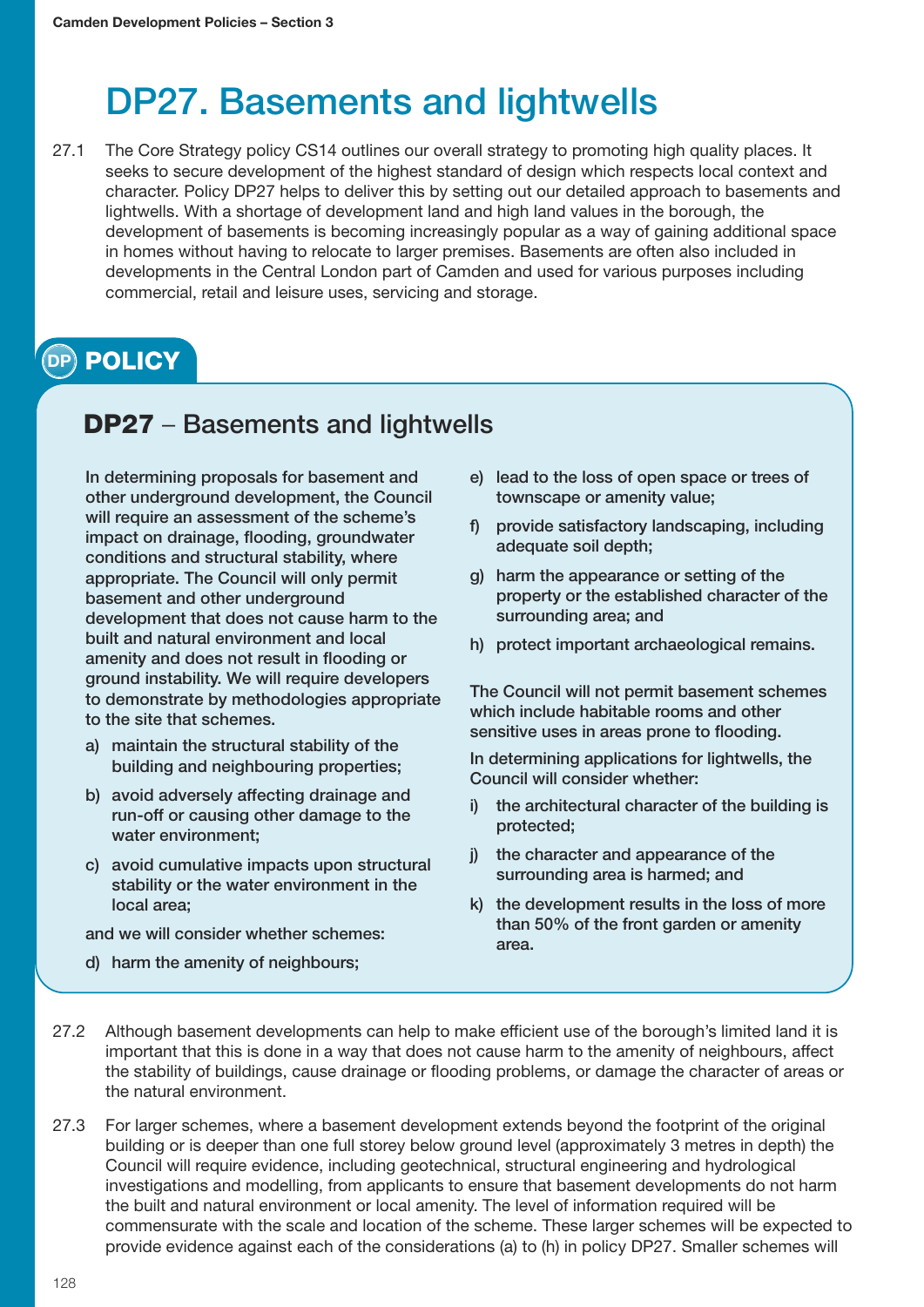be expected to submit information which relates to any specific concerns for that particular scheme or location (e.g. any history of flooding at the site or in the vicinity of the site, the presence of underground watercourses, proximity to water bodies such as the ponds on Hampstead Heath, structural instability of the developed or of neighbouring properties, or unstable land). The Council will assess whether any predicted damage to neighbouring properties from the development is acceptable or can be satisfactorily ameliorated by the developer. Applicants should contact the Council's Duty Planning Service about the level of information that should be provided for a particular scheme. Where hydrological and structural reports are required, they should be carried out by independent professionals (e.g. Chartered Structural Engineers). As there is potential for the effects of a basement development on the water environment, subsoil etc to extend beyond the site itself and its neighbouring properties, such reports should also consider the potential wider impacts of basement schemes.

- 27.4 Many potential impacts to the amenity of adjoining neighbours are limited by underground development. However, the demolition and construction phases of a development can have an impact on amenity and this is a particular issue for basements. The Council will seek to minimise the disruption caused by basement development and may require Construction Management Plans to be submitted with applications. Please see our Camden Planning Guidance supplementary document for further information on Construction Management Plans.
- 27.5 When considering applications for basement extensions, Building Control will need to be satisfied that effective measures will be taken during excavation, demolition and construction works to ensure that structural damage is not caused to the subject building. (Demolition is only a planning consideration for listed buildings and buildings which make a positive contribution to conservation areas.)
- 27.6 Government Planning Policy Statement (PPS) 25 *Development and Flood Risk* states that inappropriate development should be avoided in areas at risk of flooding and categorises basement dwellings as "highly vulnerable" to flooding. The Council will not allow habitable rooms and other sensitive uses for self contained basement flats and other underground structures in areas at risk of flooding. No parts of the borough are currently identified by the Environment Agency as being prone to flooding from waterways although some areas are subject to localised surface water flooding, as identified in the North London Strategic Flood Risk Assessment. Please see Core Strategy policy CS13 – *Tackling climate change and promoting higher environmental standards* and DP23 – *Water* for more on the location of these areas and our approach to flooding. The Council will require the submission of a development-specific flood risk assessment with applications for basements on streets identified as being at flood risk or in an area where historic underground watercourses are known to have been present, in line with the criteria set out in PPS25, unless it can be demonstrated that the scale of the scheme is such that there is no, or minimal, impact on drainage conditions (see our Camden Planning Guidance supplementary document for further information).